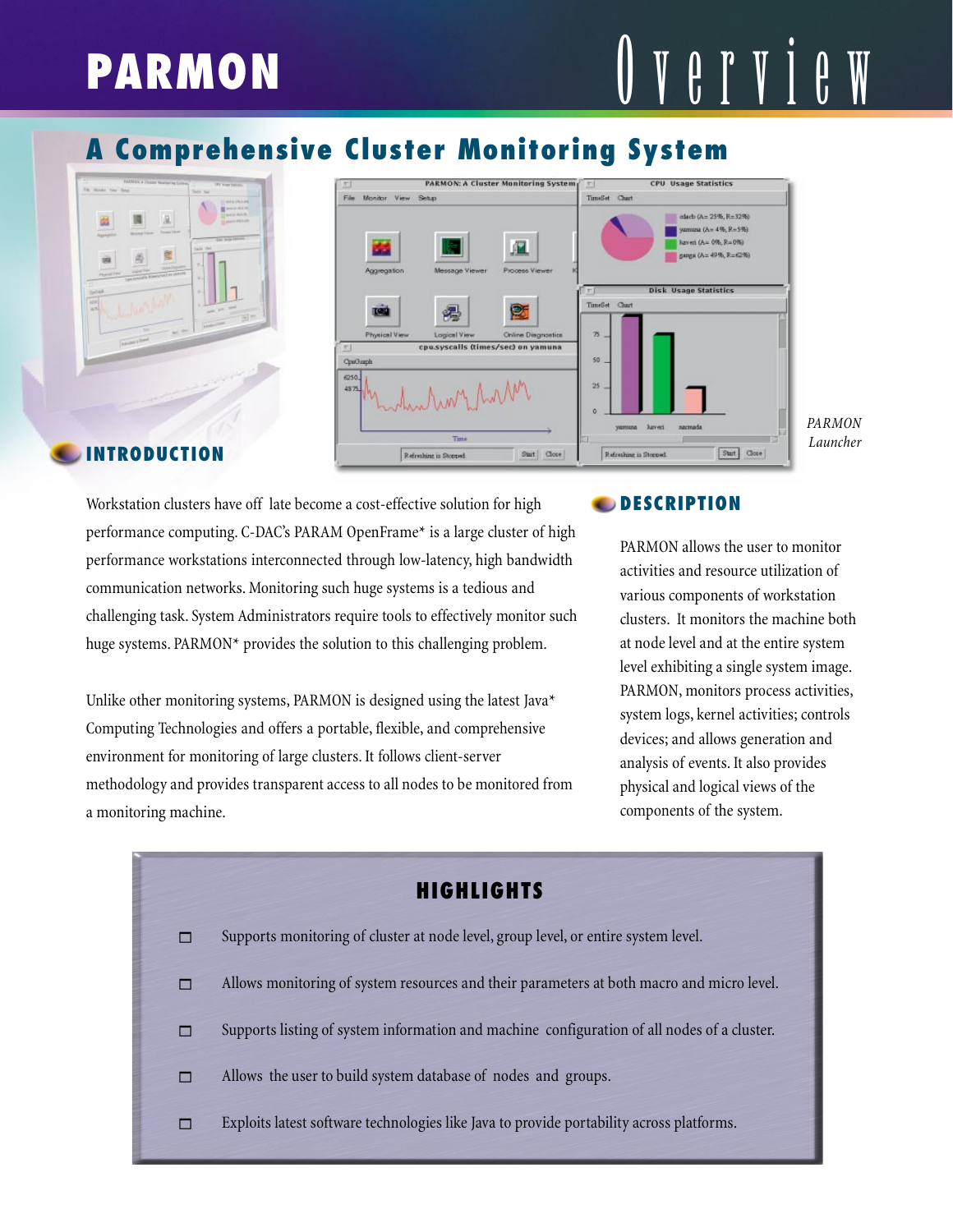#### **SYSTEM MODEL**

PARMON consists of the *parmon* client and the *parmond* server. The nodes to be monitored serve as servers and they can be monitored from any workstation, PC or a node of the cluster itself. The *parmond* server is loaded on all the nodes that need to be monitored. A client requests for parameters through message passing and gets it in the form of messages. The client interprets the messages and converts into appropriate format for graphical presentation. A client can either monitor all the nodes or selectively monitor a few nodes of the cluster. For effective monitoring, the concept of group is supported. A set of nodes form a group and is created based on the allocation of resources to various user groups. Such grouping mechanism helps in monitoring and gathering usability statistics with which the system administrator can change the resource allocation strategy.

| Node Name                    | gangal                                          |                | Nodes Box                                                                                                                                                                                                                                            |
|------------------------------|-------------------------------------------------|----------------|------------------------------------------------------------------------------------------------------------------------------------------------------------------------------------------------------------------------------------------------------|
| IP Address<br>User Disk Area | 2.141.63.190<br>/export/home<br><b>Add Node</b> | /export/home - | odacb 202.141.63.1 /usr1<br>earth 202.141.63.207 /export/home<br>jupiter 202.141.63.110 /export/home<br>mercury 202.141.63.205 /usr1<br>yamuna 202.141.63.191 /export/hor<br>kaveri 202.141.63.192 /export/home<br>surya 202.141.63.209 /export/home |
|                              | Remove Node                                     |                | ganga 202.141.63.190 /export/home<br>narmada 202.141.63.193 /export/ho                                                                                                                                                                               |

*Node Database Management*

#### **MONITORING FEATURES**

PARMON allows to monitor the following system activities and parameters:

#### **Process Activities**

The utilization of CPU resource can be measured by monitoring process activities. The parameters that can be

monitored using PARMON are: pid, command, uname, uid, nice, status, user  $(\%),$  sys  $(\%),$  total  $(\%),$  total CPU (%), and start up time. PARMON continually updates the process and system data at a user specified sampling interval, which helps in identifying CPU-intensive processes.

#### **System Logs**

PARMON helps in effective monitoring of system logs maintained by the operating system. PARMON allows to process system messages and syslog files for entries that occur at a specific time or for entries that contain a specific keyword, or word pattern.

#### **Kernel Activities**

PARMON supports software instrumentation of system resources such as CPU, Memory, Disk, and Network. When a particular resource has more than one instance, PARMON allows monitoring of each resource instance individually.

| File                                                                                                                                                                                                                                                                                                                                                                                                                               |  | File                                                                                                                                                       |                                                                                                                |  |
|------------------------------------------------------------------------------------------------------------------------------------------------------------------------------------------------------------------------------------------------------------------------------------------------------------------------------------------------------------------------------------------------------------------------------------|--|------------------------------------------------------------------------------------------------------------------------------------------------------------|----------------------------------------------------------------------------------------------------------------|--|
| yamuna:                                                                                                                                                                                                                                                                                                                                                                                                                            |  | yamına:                                                                                                                                                    |                                                                                                                |  |
| Max processes per UID: 1973<br>Max openfiles per process: 64<br>System memory pagesize: 8192<br>Total number of physical memory pages: 16384<br>Number of physical memory pages not used: 1735<br>Maximum length of locname: 8<br>Number of processors configured: 2<br>Number of processors online: 2<br>Max length of tty device name: 128<br>Max number of characters in a password: 8<br>Max simultaneous groups to a user: 16 |  | Host Name: yamına<br>System Name: SunOS<br>Release: 5.5.1<br>Machine: sun4u<br>Architecture: sparc<br>SRPC Domain: param.com                               | Version: Generic 103640-08<br>Platform: SUNW.Ultra-2<br>HW Provider: Sun Microsystems<br>HW Serial: 2155779181 |  |
| Max number of threads per process: 1                                                                                                                                                                                                                                                                                                                                                                                               |  | kaveri:                                                                                                                                                    |                                                                                                                |  |
| kaveri:<br>Max processes per UID: 1957<br>Max openfiles per process: 64<br>System memory pagesize: 8192<br>Total number of physical memory pages: 16384<br>Number of physical memory pages not used: 1879<br>Maximum length of logname: 8<br>Number of processors configured: 2<br>Number of processors online: 2<br>Max length of tty device name: 128<br>Max number of characters in a password: 8                               |  | Host Name: kaveri<br>System Name: Sun0S<br>Release: 5.6<br>Version: Generic<br>Machine: sun4u<br>Architecture: sparc<br>SRPC Domain: param.com<br>narmada: | Platform: SUNW.Ultra-2<br>HW Provider: Sun Microsystems<br>HW Serial: 2155777153                               |  |
| Max simultaneous groups to a user: 16<br>Max number of threads per process: 1                                                                                                                                                                                                                                                                                                                                                      |  | Host Name: narmada                                                                                                                                         |                                                                                                                |  |

*Accessing System Information/Configuration*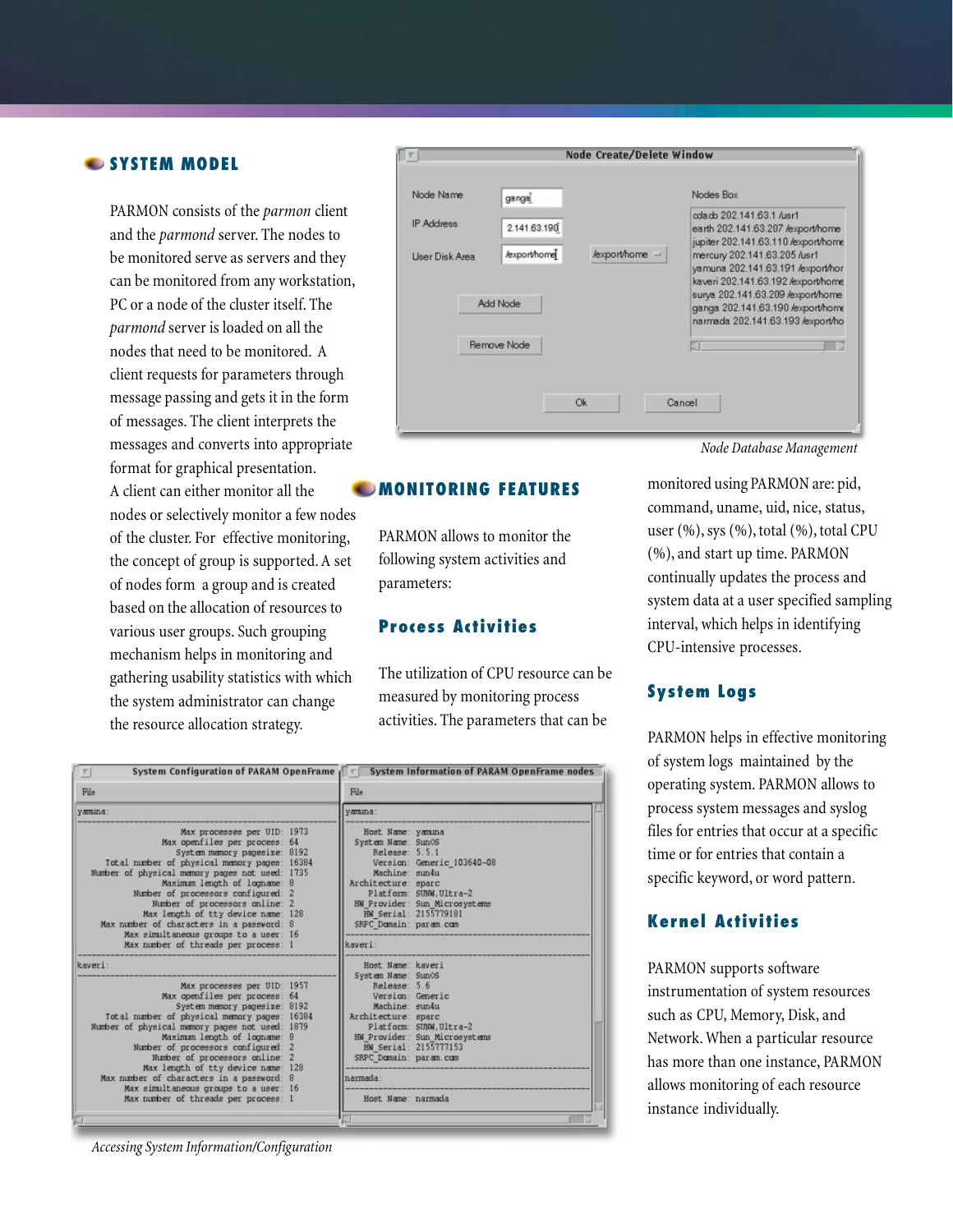#### **CPU Parameters**

The monitoring of CPU parameters helps in understanding how CPU is being utilized. PARMON allows to monitor graphically the number of mutex, interrupts, context switches, system calls, forks, execs, page in, page out, swapin, and swapout operations performed in times per second. It also allows to monitor process run queue length, I/O queue length, and swap queue length.

#### **Memory Parameters**

PARMON allows continuous instrumentation of memory availability, memory in-use, free memory, percentage of memory in-use, reserved swap space, allocated swap space, and available swap space.

#### **Disk Parameters**

PARMON allows to monitor disk operations such as reads, writes, number of jobs waiting in the queue for disk service, and disk's runtime and wait-time.

#### **Network Parameters**

The software instrumentation of network parameters such as input packets, output packets, errors in packet transmission helps in detecting network bottlenecks. PARMON also allows displaying the percentage of incoming and outgoing data packets containing packet format errors.



#### **COMPONENT VIEW : PHYSICAL AND LOGICAL**

PARMON allows displaying system picture and that of a few important components, which helps the user in quick understanding of machine's physical look-and-feel. It also displays different views of the machine from the front, back, etc.

The Logical View allows to display system components in a hierarchical manner. System components include processing elements, file system, and network components which are probed dynamically. Each item in the hierarchy diagram can be further probed for more detailed information. For instance, when file system (fs) is probed, it shows all logical partitions of the disk and other details such as partition name, allocated disk space, and disk usage both in terms of bytes and percentage.

### **CDEVICE CONTROL**

PARMON also supports control of multiple instances of the same resource, like the multiple CPUs in a SMP node where it allows to set a CPU in on-line or off-line mode.

#### **EVENTS GENERATION**

PARMON allows to trigger some events such as sending e-mail when the user crosses resource utilization limits. This helps the administrator to have effective control over machine resource utilization.

#### **DIAGNOSTICS**

Under Solaris\*, PARMON integrates SunVTS\* to do validation testing and stress testing on external devices such as disk and tape drives and network connectivity. SunVTS helps in locating problems under Solaris with components